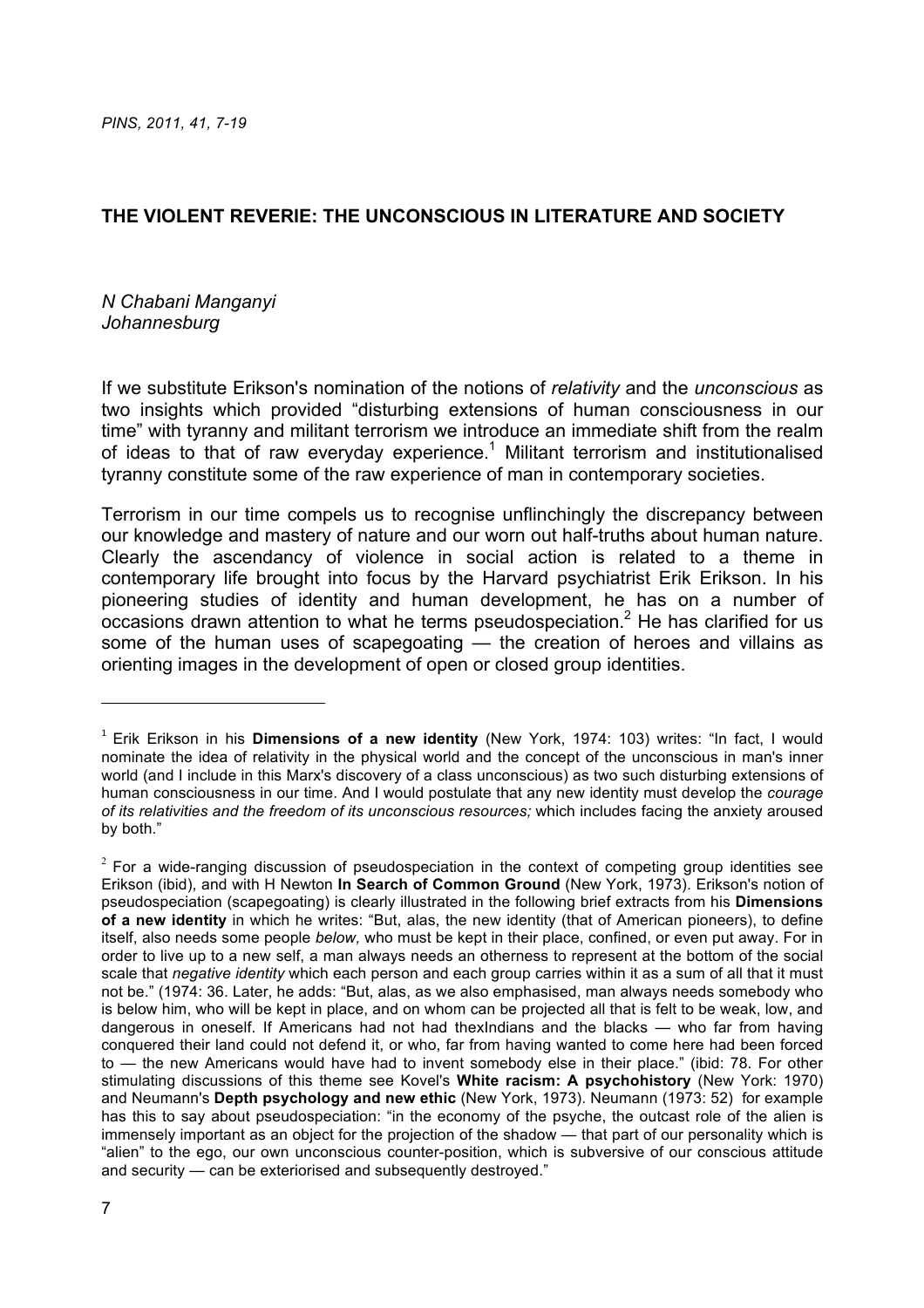Such is the confusion of thought for action today that an American polemicist was obliged to say that "it is, of course, scarcely possible to open the question of Israeli or Arab conduct today without exciting the most lively passion and risking the most serious charge." <sup>3</sup> It should be added immediately that it is not only partisan *publics* which we may expect to find in most societies but career politicians who, like Tolstoy's generals, believe that they always know the meaning of social events as well as their prospective consequences.

The reactionary character of the resistance to intellectual scrutiny of societies and nations even in the free world is best exemplified by the international reaction to the rise of the third world. In the short history of the ascendancy of the third world into the international arena there have been ample opportunities for the study of how societies cling with a vigorous tenacity to outmoded images and identities. For the ascent of the third world has meant, amongst other things, that the identities of the world's non-Caucasian peoples should be transformed as part of the evolution from a predominantly subservient colonial status into new yet unstable identity constellations.

Beginning with Negritude in the 1930s and the notion of the *African personality* during the 1960s there emerged in the United States and later in South Africa the *black consciousness* movements. I want to suggest that these movements, discontinuous as they appear and isolated both in temporal and geographic terms as they have been, are symptomatic of some profound need in the inner world of the black collective psyche to materialise a new identity to harness all the resources of its cultural and historical unconscious.

The psycho-historical propriety of these movements should by now have been fully established were it not for the competing and also deep-seated need mediating the older images which are required to survive in the service of pseudospeciation. The historical impasse in the late twentieth century has now assumed the form of a confrontation between new images (emerging identities) created by strong psychological and spiritual needs against older images sustained by an equally strong psychological need for psychosocial domination (scapegoating) of subordinate by superordinate groups.

In the case of South Africa, the black consciousness movement as identity retrieval and creation emerged as the *antithesis* of the white dominant culture. Through an exclusive South Africanism, fragmentary as it appears at times, white South Africa has succeeded in mobilising a geo-political identity for itself since the Act of Union in 1910. With the exclusion of blacks from the broader South Africanism, the identity of blacks (Africans, Coloureds and Indians) remained hostage to prevailing white images of the people of colour which though revealing a local character are certainly no original creation of white South Africa.

 $3$  This observation is attributed to the American polemicist Berrigan in the April 1974 issue of **Ramparts***,* p 11.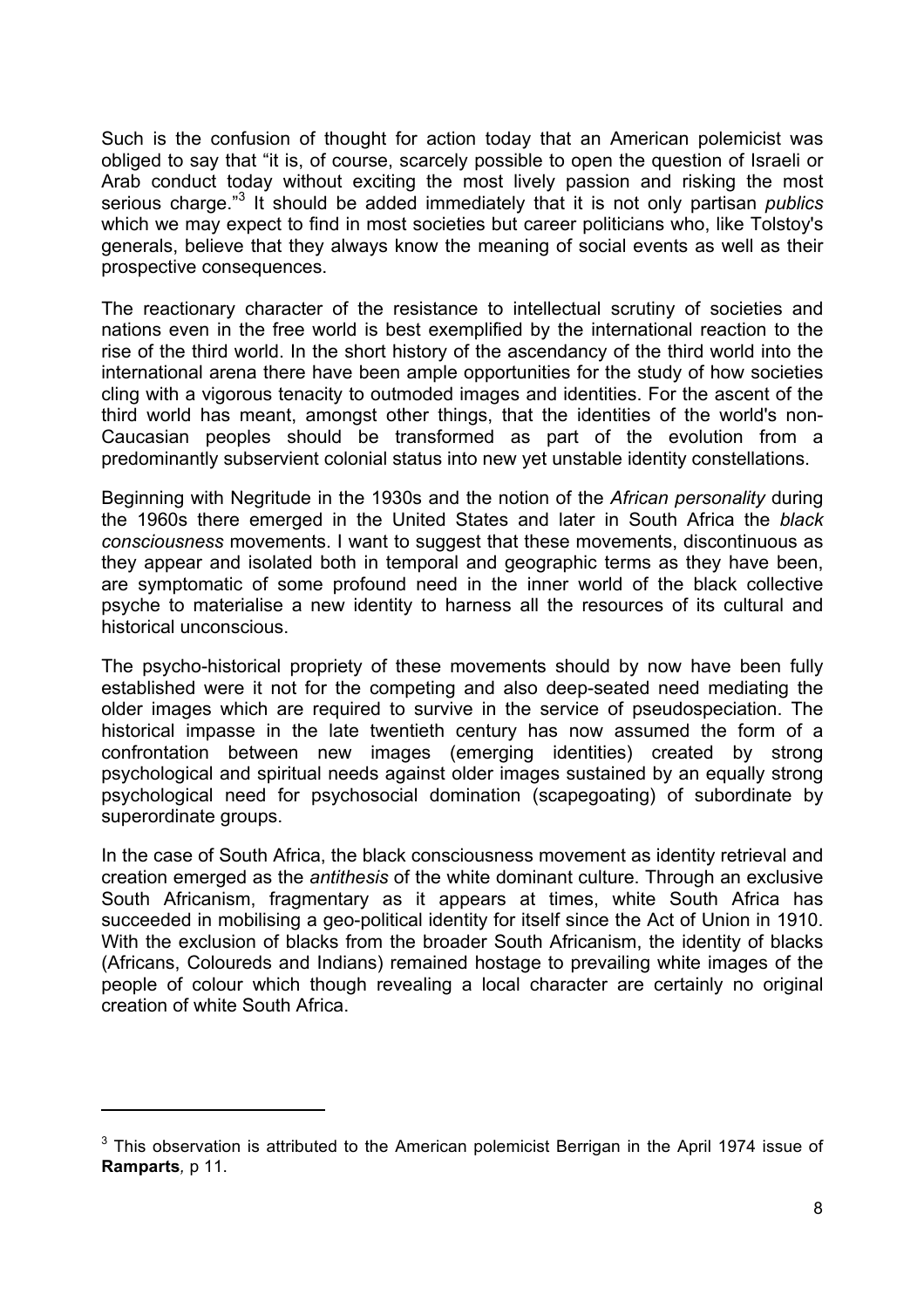With the unfolding of the historical process, including as well much that is irrational in it, the identity of blacks came to be invested, as is the rule in pseudospeciation, with the negative attributes of the white identity.

This is the point at which a statement regarding identity retrieval and creation should be made. Whether the reference is to *Negritude* or *black consciousness* as philosophy and social movement, the dynamic involved seems to be one in which a colossal attempt is made to help the victims of racialism to arrive at a more profound appreciation of their alienation, to unmask the limits of the false consciousness by unleashing for constructive purpose the welter of their "unconscious resources".

It is not true to the character of this impulse to be bound to vindictiveness of any kind since the momentum of such an impulse is inner-directed rather than other-directed. If vindictiveness is foreign to this impulse, anxiety is not. It is to be expected that as the people of colour agonise over their confrontation with their unconscious a communicative equivalence may arise to such an extent that more irrational ("primitive") responses may be expected from superordinates.4 The profound challenge of black movements during this century on this continent and the *diaspora* amounts to the requirement for a frontal attack on the legacy of the unconscious so as to appreciate most fully the consequences of servitude and its companion — the false consciousness.

The unconscious as part of and mediator of the black experience (or any other for that matter) comes to constructive life in the literature, theatre and other arts of a people. This should remain true even at a most superficial level of analysis, for it is art at its best that explodes for our usually mundane consciousness those resonances which lie buried in man's innermost being. Art, like unconscious process, possesses the quality of shocking us out of our complacency by reflecting those contradictions and dimensions of human existence which prey on us while we sleep.

The themes which are hatched by these voices from limbo, like those of our dreams, are not partial to man's virtues. Naturally, much is brought to light which is diabolic in man. In the realms of art, the dream and reverie, nothing is beyond reach, impossible or inconceivable. Murders may be committed with complete abandon. Likewise, in our dreamlife, the most incompatible passions as well as the most contradictory notions are fused into terrifying unities. Most lay people and others not so lay would insist that our dreamlife makes little if any impact on what they believe to be the rational ordering of human communities. Yet the historically extreme situation such as we have at home in its compactness, demandingness and intolerableness forces the flood-gates of the unconscious into the open in one form of violence or another. Primitive fears of all kinds achieve mass circulation.

 $4$  During periods of crisis when the superordinate-subordinate symbiosis is threatened by some action on the part of the subordinate a state of subjective equivalence is usually manifest in what is often referred to as "over-reaction" on the part of those in authority. This may account for the fact that the so-called "protest literature" is often found to be so disturbing by those in power. Since this over-reaction is often unequal to the objective situation, it seems reasonable to assume that it has its origins in the unconscious realm of primitive fantasies.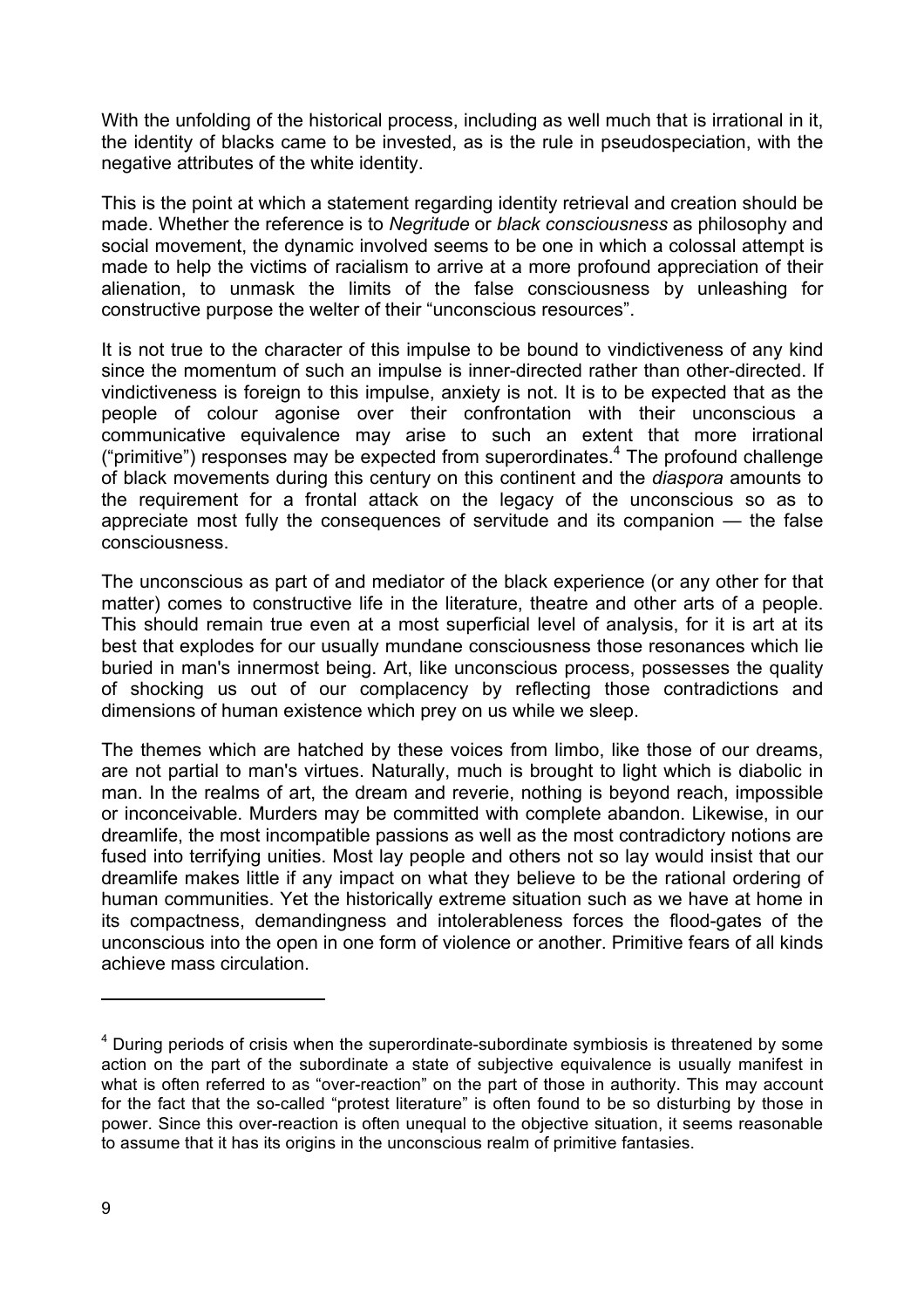There is probably no comparable relationship which is as riddled with ambivalence, ambiguity and a potential for violence as that between a master and his slave. In this classical or prototypical instance of superordinancy and subordinancy is duplicated on an adult scale the whole psychology of subordination which since Freud's forays into childhood and the unconscious has become a little less baffling to us. In this study, only the bare outlines of this complex relationship will be touched on.

Psychoanalysis has taught us that the unconscious in its individual and collective variants is a legacy of both history and socialisation experience. The rearing of children (socialisation) over a long period of dependency is the longest in the animal kingdom and appears to get even longer with man's evolution in various subtle ways. The positive, that is, the health-giving elements, in this process of enabling the helpless and dependent child to prosper are well known to "psychological man" and his "therapeutic cultures".<sup>5</sup> Negative unhealthy elements, on the other hand, to the extent that we know and understand them, are the stock-in-trade of the mental health professions in their encounters with failures of individual adaptation. The socialisation situation as we know it in most societies today is far from ideal.

The experience *of being* in infancy and early childhood with its characteristic dependency as well as the subsequent thriving of a sense of self is in itself of crucial significance yet, more often than not, it is this experience which becomes the first object of almost global amnesia. It is within such a context that we are able to see most clearly that the unconscious as legacy of socialisation depends for its development on this universal helplessness and dependency of the child and its adaptive need for amnesia. To the question why this cover-up is so crucial for this phase of human life several answers are possible. All the answers are, however, related to the fact that man begins his life in the face of overwhelming helplessness.<sup>6</sup> In the face of powerlessness and dependency, the emerging self is forced in the interests of its own survival and to cope with anxiety to initiate adaptive measures. During infancy and later, children insist on getting their own way — luxuriating in their feelings of omnipotence. But gradually this posture of the child is experienced as unequal to the demands of the adult social and physical universe including the child's *encounter and internalisation of authority relationships* with its parents. The impact of what is seen as an enabling intervention by parents slowly forces the child into new corrective, integrative and adaptive approaches primarily intended to contain rising levels of anxiety, conflict, aggression and grief at the loss of omnipotence. This primal loss of omnipotence is compensated for in an unsatisfactory but adaptive manner by the child's adoption of *ambivalence* towards the authority of parents and other adults. Adults and parents, for their own part, reward the child for this subversion of impulses

<sup>5</sup> See Philip Rieff"s **The triumph of the therapeutic: Uses of faith after Freud** (New York, 1966).

 $6$  Although many outstanding psychoanalytic observers such as Winnicott have discussed the dependency of the infant no one to my knowledge has been as convinced about the helplessness of the infant during the first year of life as Neumann who in his **The child: Structure and dynamics of the nascent personality** (New York, 1973) writes of the child as living through a "social uterine" or post-natal "embryonic" period.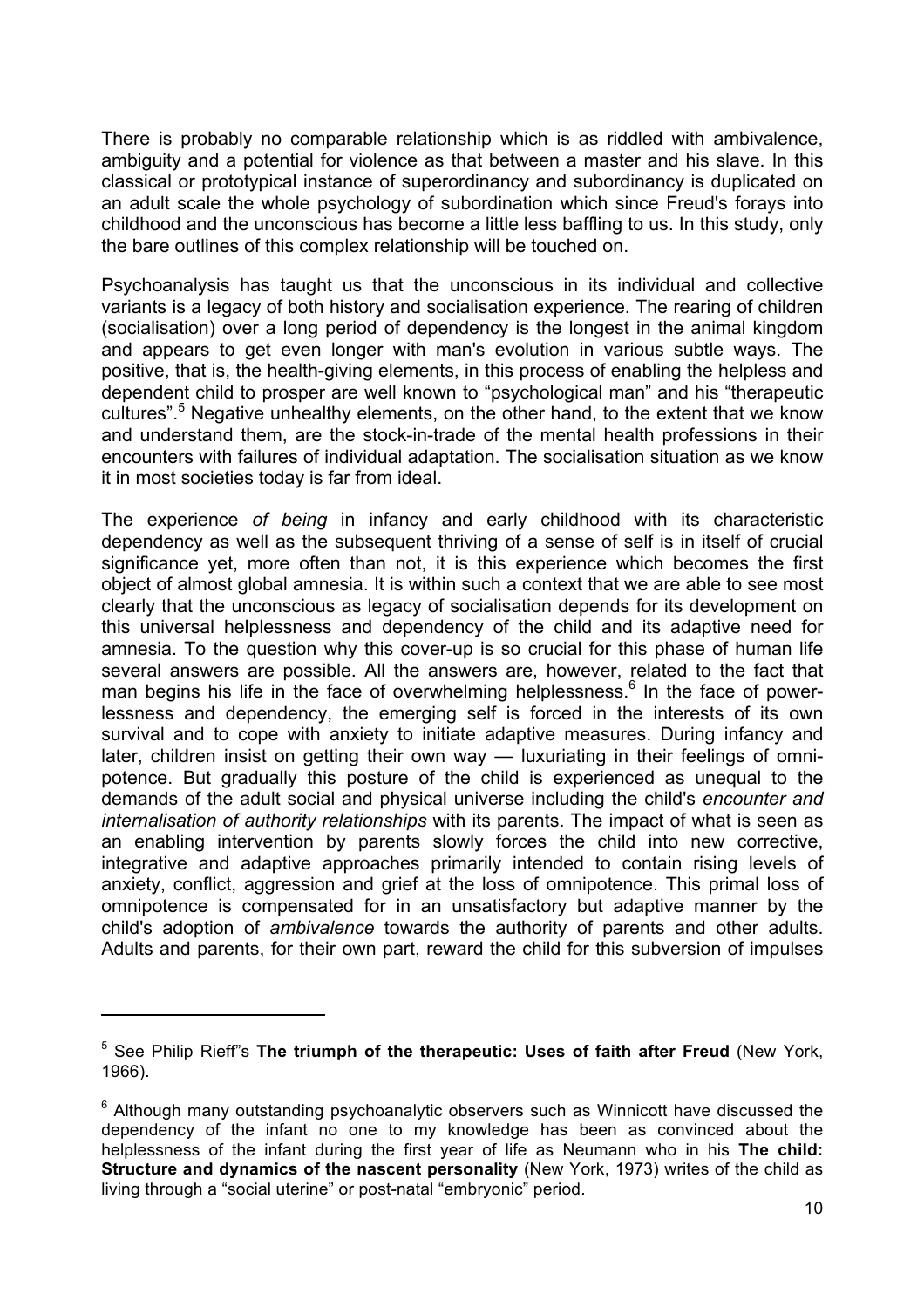natural to its condition on the basis of the prevailing arbitrary notions of "good" and "bad".

It cannot be emphasised too strongly how in these two words is imbedded the seeds of what later becomes pathological in individual and group life.<sup>7</sup> Or as Norman O. Brown puts it:<sup>8</sup> "Here is the fall: the distinction between 'good' and 'bad', between 'mine' and 'thine', between 'me' and 'thee' (or 'it'), come all together — boundaries between persons; boundaries between properties; and the polarity of love and hate.' On the basis of its encounters with authority a child adopts this two-valued orientation, this crude distinction between good and bad as an axiomatic imperative for evaluating, regulating and ordering internal and interpersonal experience.

The saga of how a child emerges from its symbiotic dependency on its mother into a psycho-somatically differentiated self is a complex one.<sup>9</sup> It should suffice here merely to add the following considerations. One should readily admit that it is a poor preparation for life's "little ironies" to begin with this two-valued orientation involving a categorical discrimination between good and bad for, among other things, it precludes the development of finer discriminations in evaluations of self, others and experience. In the twilight zone of infancy, therefore, may be laid some of the rugged foundations of later sterile and rigid sensibilities.

In struggling with its dependency, compensatory omnipotent strivings, the terrors of impending annihilation and aggressive impulses, the child is rewarded, as we have seen, for losing some of the battles with parental authority. The ensuing adaptation whether neurotic or "healthy" assumes the character of ambivalence, this in the interests of circumvented high levels of anxiety and conflict so painstakingly documented by Melanie Klein and her followers.<sup>10</sup> Through psychological splitting which in my view is the symbolic equivalent of the physical and spatial differentiation of the body schema's in-side-outside dimensions, parental figures are split and internalised as good and bad. The same father object becomes part good father and part bad father. This ambivalent adaptation also applies to the child's own evaluation and experience of self (self-representation) and there are good grounds for believing that it is this orientation which leaves the child with a polarised experience and representation

 $7$  Discriminations between "good" and "bad" are part of the complex symbolic matrix which is at the core of the process of scapegoating.

<sup>8</sup> Brown, N **Love's body** (New York, 1966) p 143. In his characteristically cryptic style in **Love's Bbdy** he explains scapegoating in the following terms: "there is only one psyche, in relation to which all conflict is endopsychic, all war intestine. The external enemy is (part of) ourselves, projected; our own badness, banished. The only defense against an internal danger is to make it an external danger: then we can fight it; and are ready to fight it, since we have succeeded in deceiving ourselves into thinking it is no longer us." p 162.

 $9$  The complexity of the early experiences of the child is due in part to the fact that in infancy we are privileged to witness the interface between the symbolic and the bodily as these are represented in the needs of the child and the caretaking activities of a mother.

<sup>10</sup> See for example Klein, M **Envy and gratitude and other works 1946-1963** (London, 1975) in particular: "Notes on some schizoid mechanisms" pp 1-24.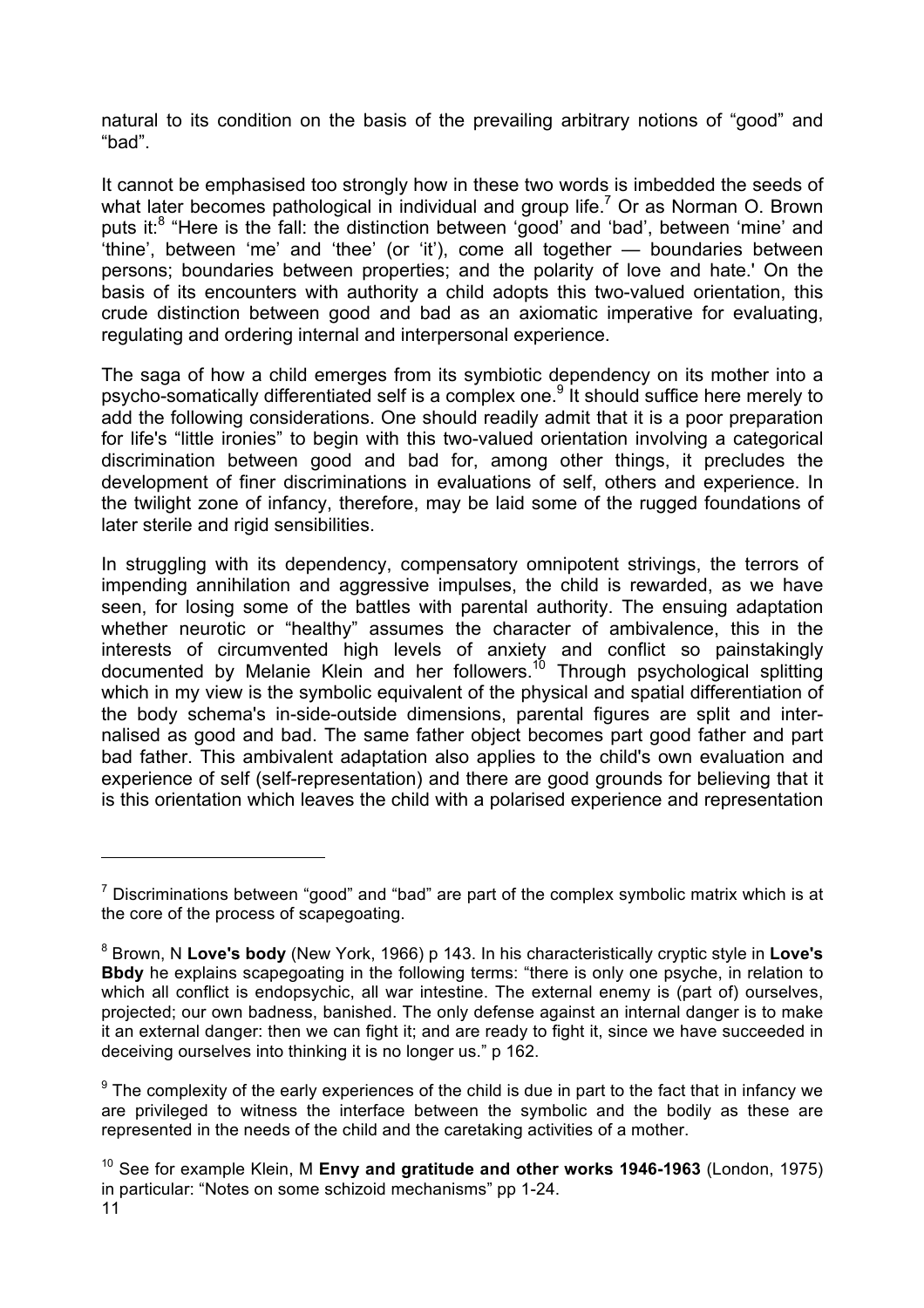of its body into a "good" and pure upper body pole as against a "bad" and impure lower pole.

There is sufficient room here only to suggest the complexity of the coming into being of the unconscious and its preference for encountering authority in a contradictory and ambivalent fashion. However, what seems necessary in the present context seems to be an indication that the unconscious assumes its hydra-like quality from the child's encounter with both its own utter dependency and the overwhelming authority of the agents of society.

To put the issue of the unconscious (whose origins I have attempted to outline) and art in historically extreme situations in its most basic form we need to examine the prototypical example of choice with respect to the issue of superordinancy and subordinancy. The relationship between a master and his slave is particularly informative because this relationship carries within it all the elements of a *symbiotic dehumanisation* (Camus' community of victims) as well as the seeds of a nonmetaphysical rebellion. We never stop wondering why it is that the slave indulges himself to the extent of making the task of dehumanisation easier for his master by consistently, indeed one is tempted to say religiously, colluding with the master in the slave's own harassment.

It may be said that this primarily unconscious collusion is something which goes against or must be seen against the slave's own conscious attitude since, it may be suggested, the slave does protest too much. But the reactionary character of such protest becomes apparent since its form is always benign enough as to ensure that the self-sustaining symbiotic relationship is left intact.

The central dilemma in the psychology of subordination both in its infantile (natural) and adult forms is the fear of losing ambivalence (subjective violence) for violence as social act — a transformation considered by the subject as possible both within the realm of unconscious fantasy and in reality. In both situations, those of the child encountering parental authority and that of the slave face to face with the authority of his master, ambivalence is predicated and sustained by violence against the self to placate once and for all the alternative in favour of objective violence against the representatives of authority. The unconscious, dialectical approach to reality is at its most powerful in this instance since violent impulse is bound up with the tenderest concern and affection for the object of hate. The ambivalent character of adaptation under conditions of subordination is maximised by its psychic precariousness — the anxiety about talion (retaliation) and the lingering possibility that subjective violence may without sufficient warning be transformed into violence as social act.

A formulation such as the one presented above has sound clinical backing in treatment situations and as psychotherapists we have become familiar with the various neurotic and sometimes psychotic ways in which individuals bring to a catastrophic denouement this universal childhood problem of ambivalence.

What has been said thus far has implied without explicitness that between ambivalence and objective violence (violence as social act) there often emerges under conditions of long subordination of one group by another a committed literature. At the level of the social *praxis* a literature of stature must emerge to mediate the dissonances between violence against the self and violence as social act.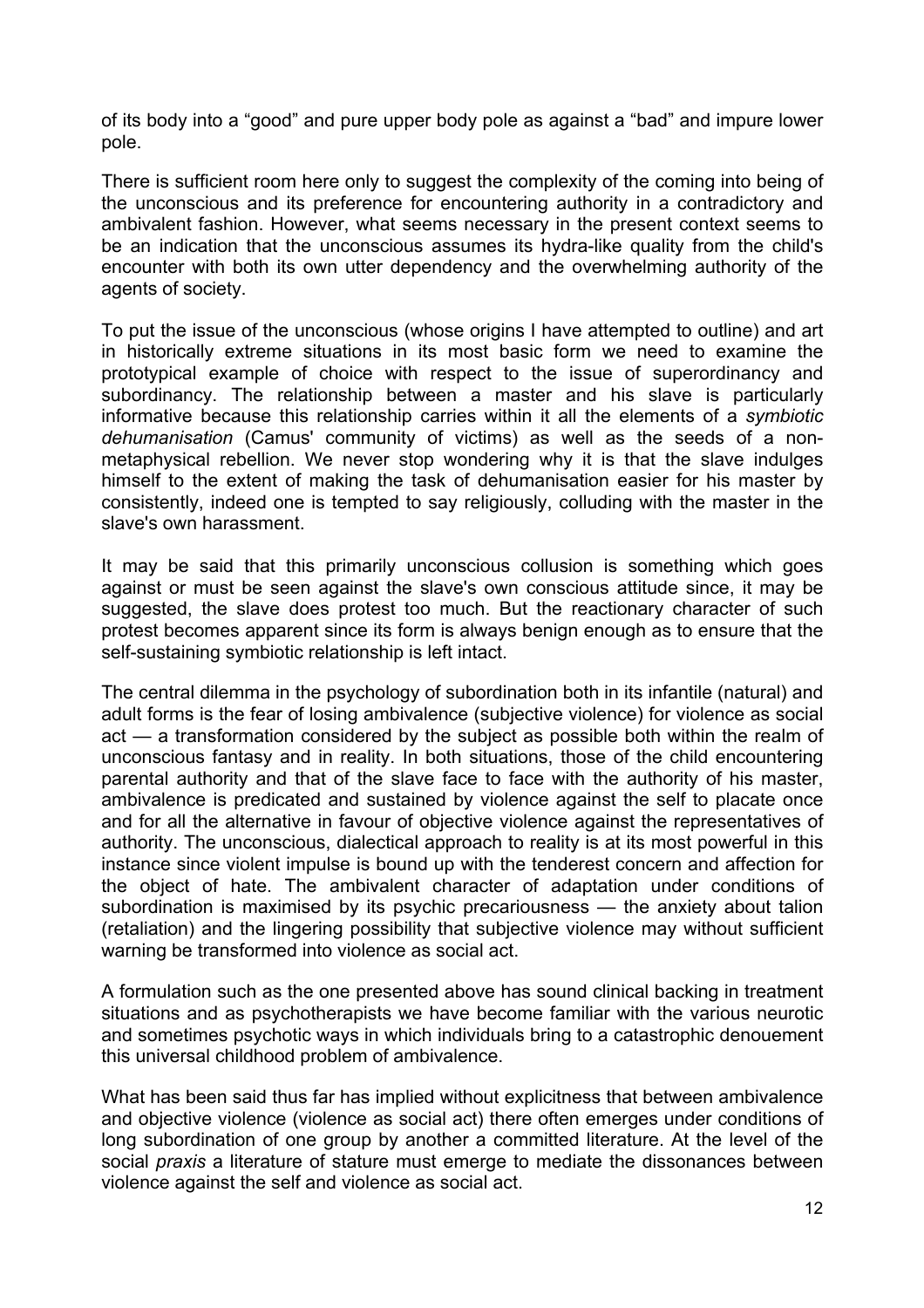Western literary critics have often drawn and continue to draw distinctions between African literature and that of the West. Implied and explicitly stated at times is the idea that, amongst other things, the limitations in African literature are those of range of themes and innovations in technique of presentation. Writing about 'African novels,' Per Wastberg has this to say:  $11$ 

"In most of them, the narrative is restrained and non-experimental, and character takes second place to situation and plot. An individual's emotional conflicts are seldom a central element. Nowhere in African literature, for example, do we find a gripping description of love or a great tragedy."

Nadine Gordimer in **The Black Interpreters** echoes the words of Per Wastberg as follows: $12$ 

"The thematic preoccupation of many white writers in the world today is no, no, no; without a 'yes', without positive affirmation of any kind to follow. Country boy coming to town says 'no' to his exploitation there, 'no' to his secondclass status in the competitive white world; but he does not turn his back on that world; opt out, even when he realises that the world he left behind in his tribal village has a value he must not lose or fail to assert, either. The African hero ... despite his disaffection and bitterness, is a man who says yes and yes and yes ... The angry young man of European novels of the fifties and early sixties does not exist in African literature. Neither does that other darling of English and American contemporary fiction, the man or woman, often an academic, in whom the fruits of mass culture and/or intellectual privilege have produced a sour fermentation of disillusion with the material satisfactions offered by an affluent, industrial society. The Been-To suffers, but he is not sick at heart. He believes that things have gone wrong; not that they are inherently wrong, built on a foundation of moral decay. Another European theme that has no place in African literature is that of the problem of communication itself... In Africa, it seems, the lines are still clear."

This lengthy comparative statement, condescending as it is in part, is followed by the pronouncement: "Black writers choose their plots, characters and literary styles; their themes choose them."

I must admit that at first sight the last part of this statement appeared compellingly convincing. Here I thought, is a profound insight. But a little recollection of the history of man in revolt such as Camus has provided us with coupled with what we have recently learnt and are learning about the psychology of the colonised, led to further reflection on the question. I do not want to appear to be creating a storm in a tea cup but the issues involved here are of such importance that even a passing reference should turn out to be rewarding.

There is a sense in which no writer chooses his themes or the images which crowd his consciousness prior, during and after the creation of a work of art. Since the creative impulse tends to straddle itself across several layers of the individual's consciousness, the act of *choosing* is part of a more cognitive set of conditions and at the tail-end of the

<sup>11</sup> See Wastberg, P **Themes in African literature today** (Spring, 1974) p 139.

<sup>12</sup> See Gordimer, N **The Black Interpreters** (Johannesburg 1973), p 9 & p 11.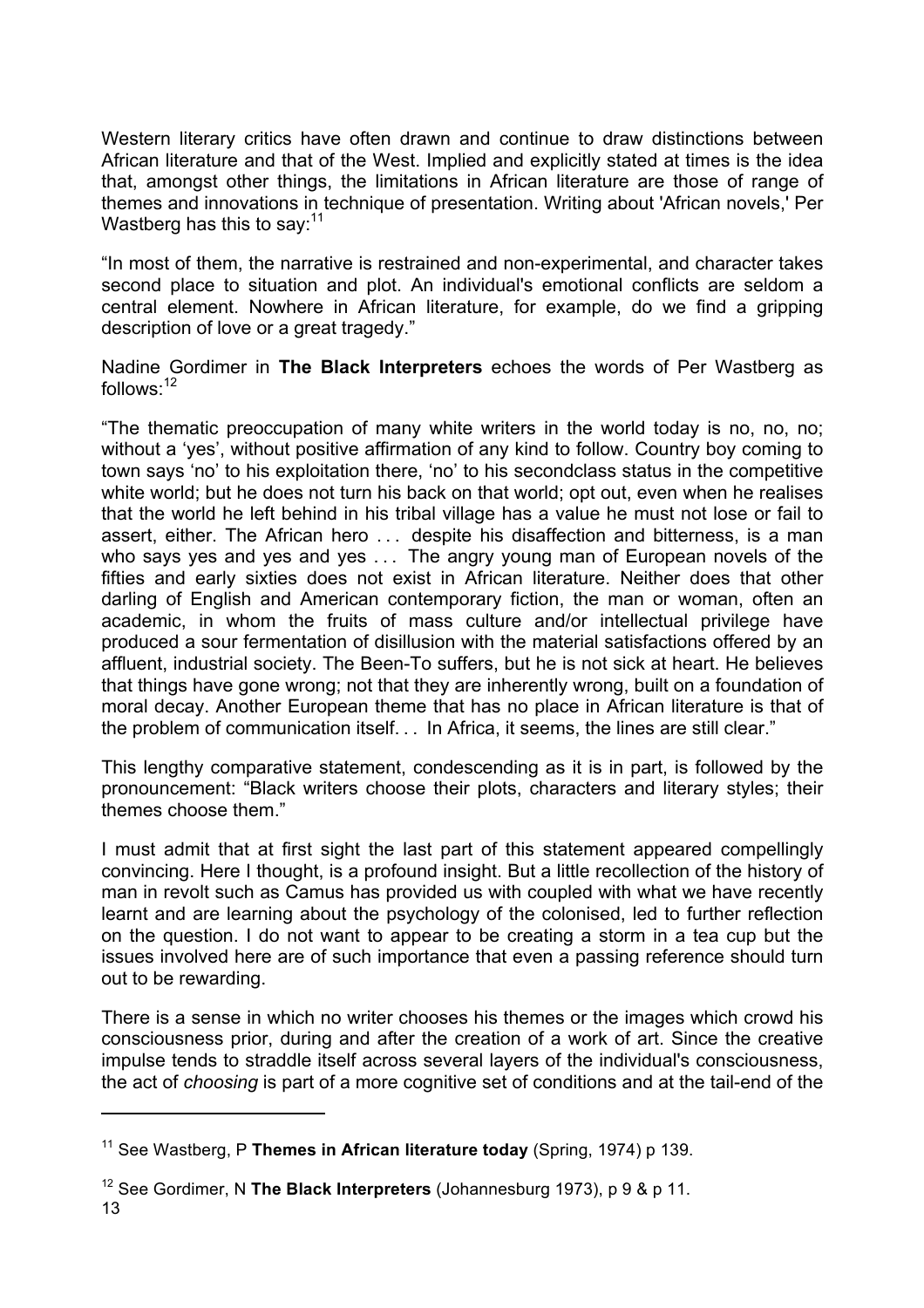process and probably not part of the incubative stage. Another way of conceptualising the events involved here is to say that it seems more likely that themes, images and reveries are not arbitrary since in the ultimate analysis the writer must draw from the collective cultural consciousness (including that which is unconscious) of his people and should he be a prominent writer, he can add new nuances and dimensions to such a consciousness.

The intellectual history of the west suggests that human development is guided by a simple and pragmatic principle. Although this principle is simple in its immediate clarity its sources in the human psyche are organised around the principle of "hierarchy of prepotency" of human needs and motives.<sup>13</sup> The idea that human consciousness as it expresses itself cognitively, spiritually, in social action and historically thrives on the destruction of any opposition to its dominant position should certainly not be taken for a novel idea. Hegel seems to have been the first man, as far as I know, to have recognised and formulated this incorporative and, by the same token, destructive quality of human consciousness. Depending on the context, this encounter with oppositional reality is effected on a symbolic and/or social level.

The important insight which should emerge from an acceptance of this characterisation of human consciousness is that consciousness begins its destruction of opposition with the most immediate object and widens the circles to the ultimate bounds, which in the case of Western man is Creation itself. Is it surprising that whilst Western man has been struggling to kill God, people of colour have been concentrating their attention on the church instead? It may be instructive at this point to make an observation with a substantiating quote.

From my own experience, I endorse the view of Sartre who, writing about anti-Semitism and the Jew, suggests that owing to his special history and situation the Jew has not yet been allowed to be integrated into world society. He is not, to put it plainly, simply a man. That is to say that he is not defined in terms other than his jewishness. In Sartre's own words:<sup>14</sup>

"The disquietude of the Jew is not metaphysical; it is social. The ordinary object of his concern is not yet the place of man in the universe, but his place in society. He cannot perceive the loneliness of each man in the midst of a silent universe, because he has not yet emerged from society into the world. It is among men that he feels himself lonely; the racial problem limits his horizon. Nor is his uneasiness of the kind that seeks perpetuation; he takes no pleasure in it — he seeks reassurance … "

"It is society, not the decree of God, that has made him a Jew and brought the Jewish problem into being. As he is forced to make his choices within the perspective set by

 $13$  In motivation theory as advocated by the late American psychologist Maslow, the satisfaction of basic needs such as physiological needs predictably leads to the ascendancy of high-order needs such as those for self-esteem and self-actualisation. Human Consciousness, bound as it is to human needs and by the same token motivation, appears to be guided by a similar principle — one of immediacy.

<sup>14</sup> See Sartre, J P **Anti-Semite and Jew** (New York: 1948) pp 134-135.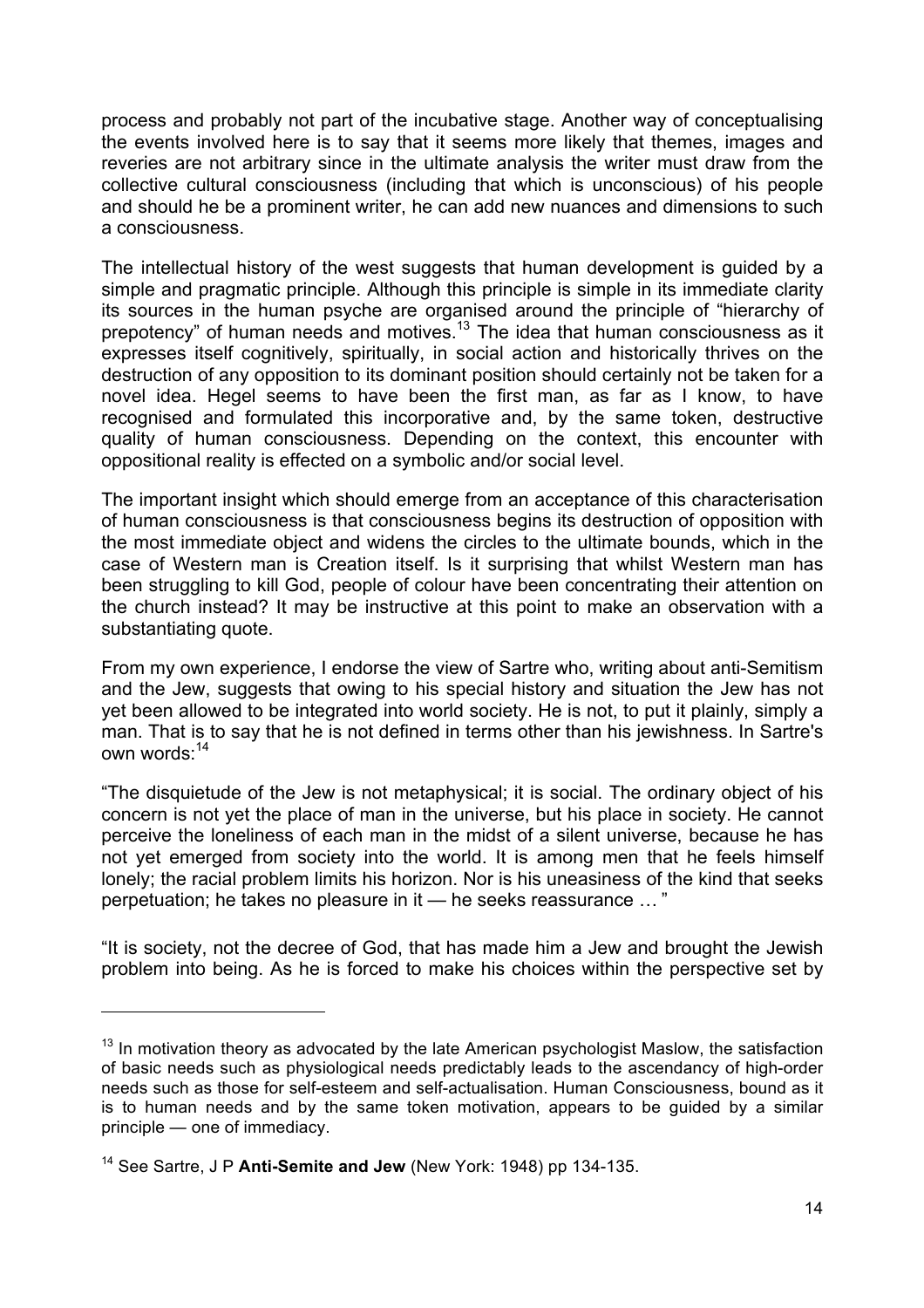his problem, it is in and through the social that he chooses even his own existence. His constructive effort to integrate himself in the national community is social; social is the effort he makes to think of himself, that is, to situate himself, among other men; his joys and sorrows are social; but all this is because the curse that rests upon him is social. If in consequence he is reproached for his metaphysical inauthenticity, if attention is called to the fact that his constant uneasiness is accompanied by a radical positivism, let us not forget that these reproaches return upon those who make them: the Jew is social because the anti-Semite has made him so."

I think that what Sartre says about the situation of the Jew applies with equal force to the situation of the man of colour. African literature may at this point in history be thriving on a 'radical positivism' by being a literature of the socially pragmatic. Is there any reason for the surprise implicit in Nadine Gordimer's statement?

It is this "radical positivism" which gives rise to a committed literature. To ask and expect blacks to abandon this radical positivism for a sterile and unpromising metaphysics of a world they have not yet entered is like asking a semi-starved man to exchange his loaf of bread for a ticket to a concert of chamber music. By adopting a radical positivism — letting their creativity emerge from the resonances and dissonances of the socio-political fabric of which they are a part, black writers remain rooted and true to the themes struggling for expression, resolution and clarification in the consciousness of their people.

Unless we understand this radical positivism of the oppressed and the psychological conditions which nourish it we are unlikely to appreciate fully creations such as the fragments at the beginning of this book or the following passage written years ago by a famous black writer:<sup>15</sup>

"We broke down the doors. The master's room was wide open. The master's room was brilliantly lighted, and the master was there, quite calm ... and we stopped ... He was the master... I entered. 'It is you', he said to me, quite calmly ... It was I. It was indeed I, I told him, the good slave, the faithful slave, the slavish slave, and suddenly his eyes were two frightened cockroaches on a rainy day ... I struck, the blood flowed: That is the only baptism I remember today."

What are we to make of a murder represented creatively with almost clinical precision? Anger, resentment, ambivalent feelings and the impulse to violence must present themselves under diverse situations in the lives of members of subordinate groups. In between these primarily unconscious themes which occasionally seek objective expression in social action such as a politically motivated assassination or a terrorist blood-bath such as we have become accustomed to in the late twentieth century is to be found the 'mask' or what I prefer to call the *false consciousness.*

This false consciousness which consists of the proverbial smile of the colonised, the expressionless face in the wake of intense provocation and the unconscious collusion with super-ordinates in the former's dehumanisation is the expression in social action of a corresponding ambivalence in the subjective lives of subordinates. It appears as if

<sup>15</sup> This passage is cited by Fanon, F in his *Black skin white masks* (New York: 1967) p 198.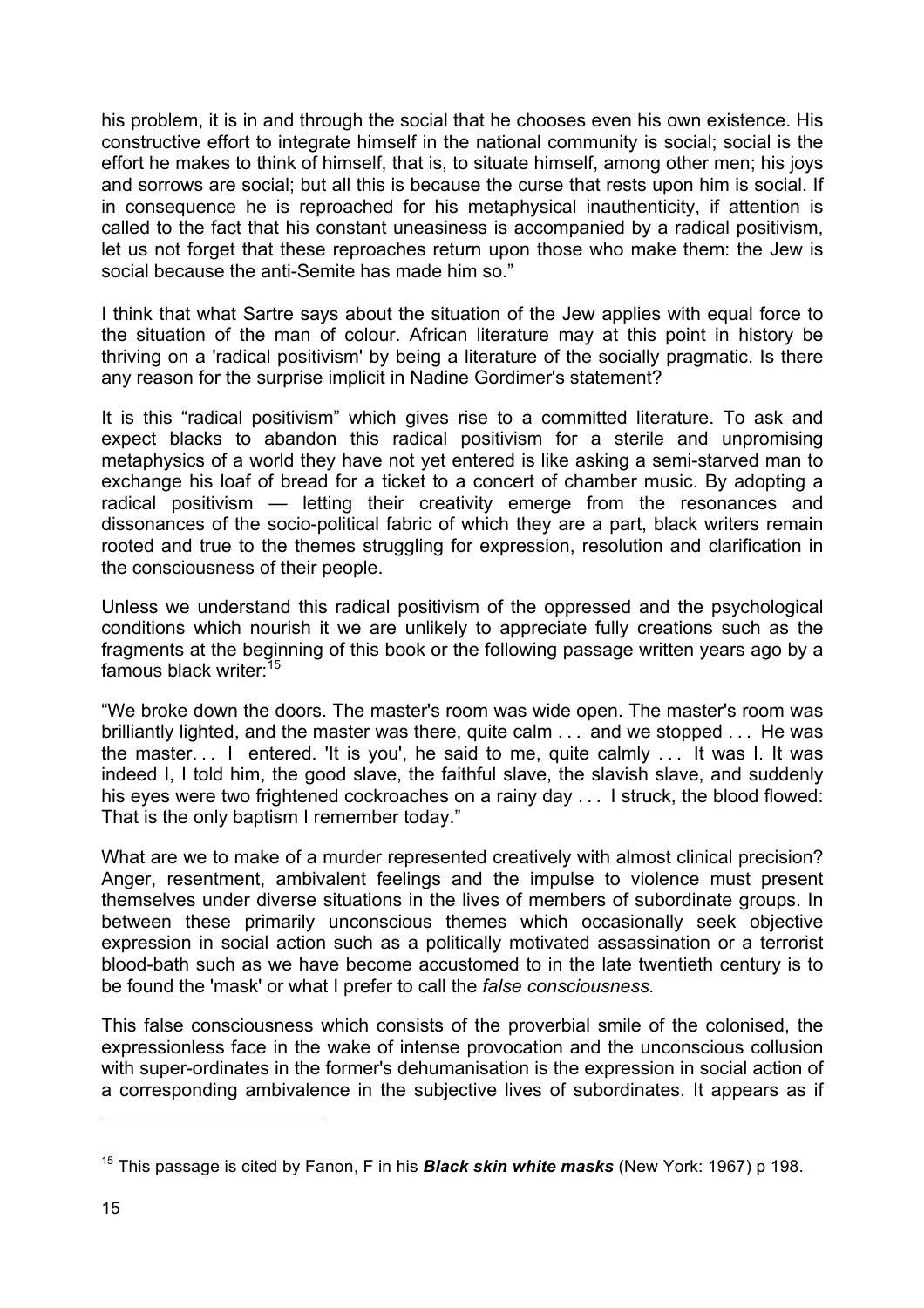there are two main avenues open to subordinates once the conditions are ripe for unmasking this false consciousness.

For the rank and file, the path from subjective violence against the self to violence against others, in particular super-ordinates and their *symbolic representations,* may on occasion be a very short one. Psychologically and particularly from the psychoanalytic intuition this *tour de force* occasions little surprise. What is regarded as 'acting out' in psychoanalytic psychotherapy is extremely informative with regard to the issue under immediate consideration. The patient who "acts out" is resistant to the therapist's efforts at helping him to transform non-premeditated action of unconscious origin into language form such as to correspond to conscious thoughts and feelings the patient should entertain.<sup>16</sup>

This resistance to the therapist's intervention is occasioned by the unconscious' preference for action on a reckless and sometimes large scale. It is as if the individual who is acting out were saying that action should come before understanding and explanation that is, before language. Individuals participating in a riot appear to be acting similarly since even here language, to the extent that it mediates understanding, explanation and conventional modes of dealing with social reality, is suspended. In psychoanalytic terms it could be said that the impulse to violence as *primary process*  (unconscious) short-circuits language and cognitive elements, the so-called *secondary process,* in its instant transformation into action during the act of violent rebellion. During this transformation, not only are secondary processes non-functional but in addition, the twin emotion in the spectrum of ambivalence is also undermined to such an extent that the violent act is the more potent in proportion to the experienced elimination of ambivalence.

In rebellion, the act becomes charismatic in that it achieves for the subject instantly the important aims of *focusing* and *ritualisation* so significant for the elimination of ambivalence. $17$ 

The violent rebellious act appears to be more importantly a product of a chronic, silent and secret anguish. Once the act is committed the subject experiences a perverse kind of purgation since both the impulse and its consequent act are universalised. It is this insight which led Camus to say in writing about a "community of victims that" it is for the sake of everyone in the world that the slave asserts himself when he comes to the conclusion that a command has infringed on something in him which does not belong to him alone, but which is common ground where all men — even the man who insults

 $16$  "Acting out" in the context of psychoanalytic therapy refers to the tendency of patients in some situations to act on the basis of the first and most immediate impulse. Jerome Singer (1971) in his discussion of "The vicissitudes of imagery in research and clinical use" has this to say about acting out: "He (the patient) learns soon that, when he experiences a sudden irrational fear or burst of rage, the appropriate thing to do is to quietly replay in his mind's eye his own sequence of thought. Usually this will reveal the specific memory or transference distortion that triggered the emotion, and the use of the replay method averts action on the basis of the first impulse, which could lead to fatal consequences." p 167.

<sup>17</sup> See Erikson, E **Gandhi's Truth** (New York, 1969) for a discussion of the significance of ritualisation.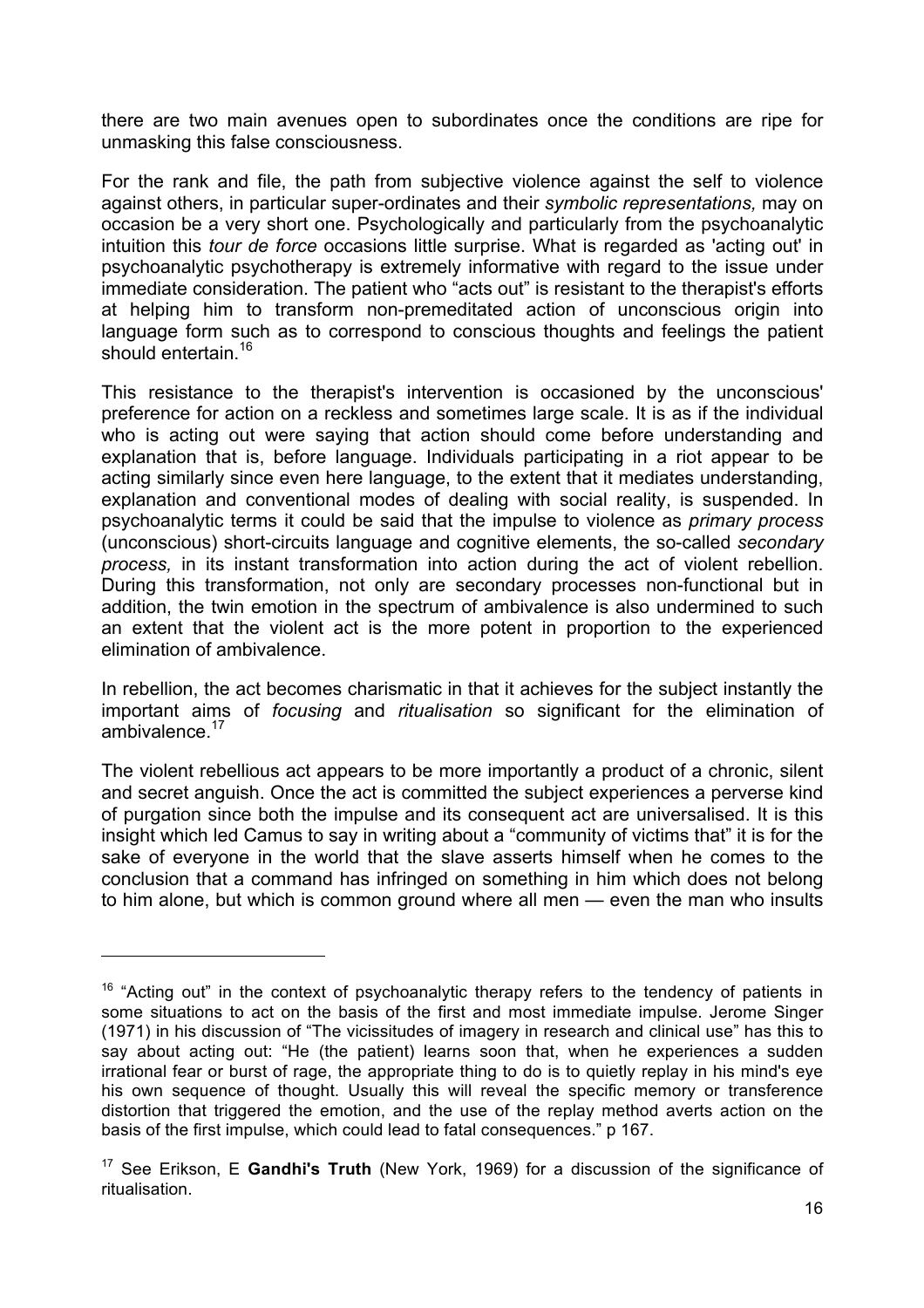and oppresses him  $-$  have a natural community.<sup>18</sup> Is it not true that the natural community as opposed to the 'community of victims' is the universal community of man?

One could say that the black writer as a radical positivist is located midway between historical and metaphysical rebellion. He differs from his brethren to the extent that in his case the silent and secret anguish forms itself finally into images and not as is the case with the slave into instant action during a propitious moment. The image does not present itself in its fullness without a period of gestation. The artist like his brethren must come to terms with ambivalence, self-intoxicating resentment and violence against the self. In his case, however, it can be noticed that the short-circuit we referred to above fails to occur. The unconscious is directed towards a more creative course and thereby allows language to mediate between itself and possible acting out in the social sphere.

For the artist, therefore, the creative act itself assumes the same importance which the violent and/or rebellious act assumes for the common rebel. The image(s) forces itself from formlessness into clarity and through the creative act the artist also transforms subjective experience into the realm of the universal — the natural community. The artist is enchanted by the charisma of an image.

An implicit contradiction may have suggested itself to the astute reader by this time. It will shortly be evident that such a contradiction is more apparent than real and does not require a radical dialectic for its clarification.

Can it be said of the artist that he is a radical positivist if it can also be demonstrated that he is more enchanted by images rather than action? His first solution for the problem of subordination and its consequent violent and rebellious impulse is symbolic rather than actual. He responds at a more primitive level by placing his whole weight behind ritualisation on a symbolic level in the place of a real murder as a social act. To come back to the black writer of repute whom we quoted earlier we immediately recognise as we look more closely the writer's reverence in the face of the symbolic. Indeed, I think we should say there is a ritualistic precision in the manner in which the slave slaughters his previous master. In this short passage is concentrated all the major elements of an act as ritual. Ritual has several important uses in the affairs of man and one of these uses is that of clarification — of subverting with due courtesy such imponderables as death. It is notable that the murder portrayed in the passage is not rash but executed with a cold calculation that is undergirded with veneration. The outcome consists of both clarity and a new level of confidence or, shall we say, authenticity? The "I" after the ritual is no longer a "grammatical fiction".

The artists' elimination of the "I" as grammatical fiction by subduing the impulse to violence into a shocking but realistic image has consequences for social action or representations of the self in public which restore to the artist his identity as a radical positivist.

What, we are entitled to ask, is the pragmatic value of this ritual murder which attaches itself to such disturbing images? To begin with, this ritualisation which takes the artist to

<sup>18</sup> Camus, A **The rebel** (New York, 1956) p 16.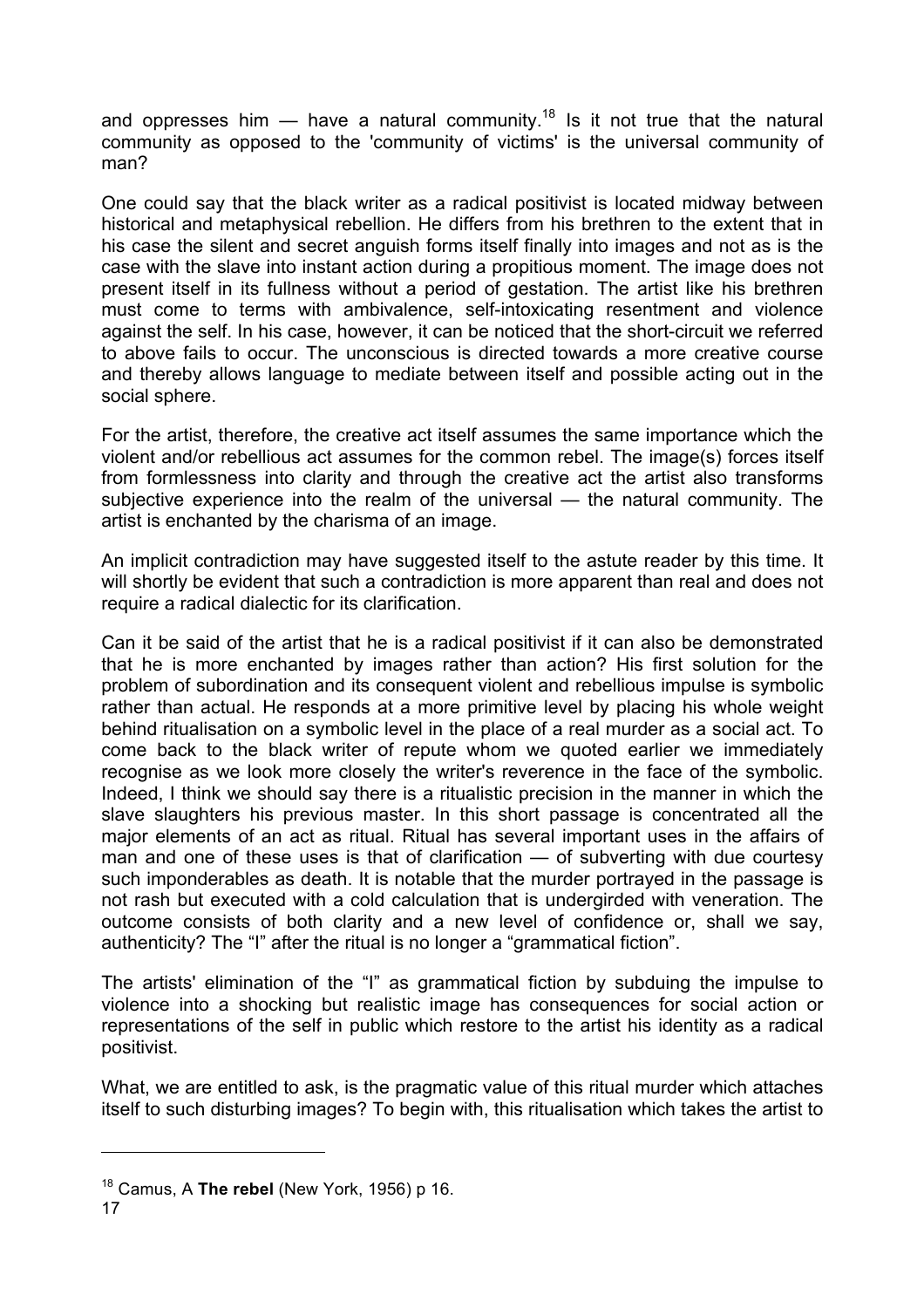the outer limits of the violent and rebellious reverie in undermining ambivalence, and by the same token violence to the self, erodes the false consciousness at its core. Even though this intuition remains true in fundamental respects it may be argued by those who attach serious significance to the fascinating split between the objective and the subjective that such a psycho-spiritual culmination amounts to nothing since objectively the artist remains, in the case of blacks at least, a member of a subordinate group and unfree.

Though appealing such a view suffers from the shortcomings of a radical reductionism since we now know that subordination over time involves not only structural instrumentalities of dominance but also *psycho-social instrumentalities,* the latter being in the final analysis the most dehumanising.

The radical positivism of the literature of the oppressed arises from the fact that ideally it achieves for the artist and his readership a long-term unmasking of the false consciousness. It invalidates the competing cleavages in the self of the man of colour enabling him to break the symbiotic chain between him and his superordinates, thus clearing the way for a natural community as opposed to the community of victims. The master is assassinated in the realm of reverie and the seductive image to enable the subordinate to live realistically and authentically with superordinates in the social sphere.

I have made the claim that the violent reverie may be put to constructive social use by the people of colour. In making this point I choose for special emphasis two aspects. The first of these is that the violent reverie in its painful gestation overtime and its ultimate instantaneous blossoming into metaphysical murder as ritualisation creates unity in the psychic economy of subordinate individuals by dispelling an immobilising ambivalence. It makes it possible for the slave to live with himself but more importantly with his master. Since with the transformation the slave says: "It is I ... It is indeed I", his master is bound to respond to the new reality in whatever way is most propitious at the time.

Secondly, the constructive use of the violent reverie prepares the way for the superordinate victim to recognise and appreciate the subordinate victim at a more profound level than was possible before. Sentimental rationalisations for the familiar ordering of the slave-master symbiosis are placed under severe strain by the new identity of the slave as rebel.

Today, perhaps more than ever before, it has become imperative to bridge the experiential gap between Negro-phobes and blacks both here and in the *diaspora.* Such an achievement could sustain painfully-won victories in the spheres of tolerance, mutual respect and understanding as well as ensure that these victories are not spurious but long-lasting. From the violent reverie must be allowed to emerge a literature virile enough to touch us (despite some initial shock, disbelief or anxiety) where it matters most — the innermost core which informs our relations in public. We should never assume without serious reflection that the cold fire or ritual murder which gather around the violent reverie are without emotional sting or impact. Nor is it necessary to wait for the arsonist's flame before we take the constructive elements of the violent reverie into account.